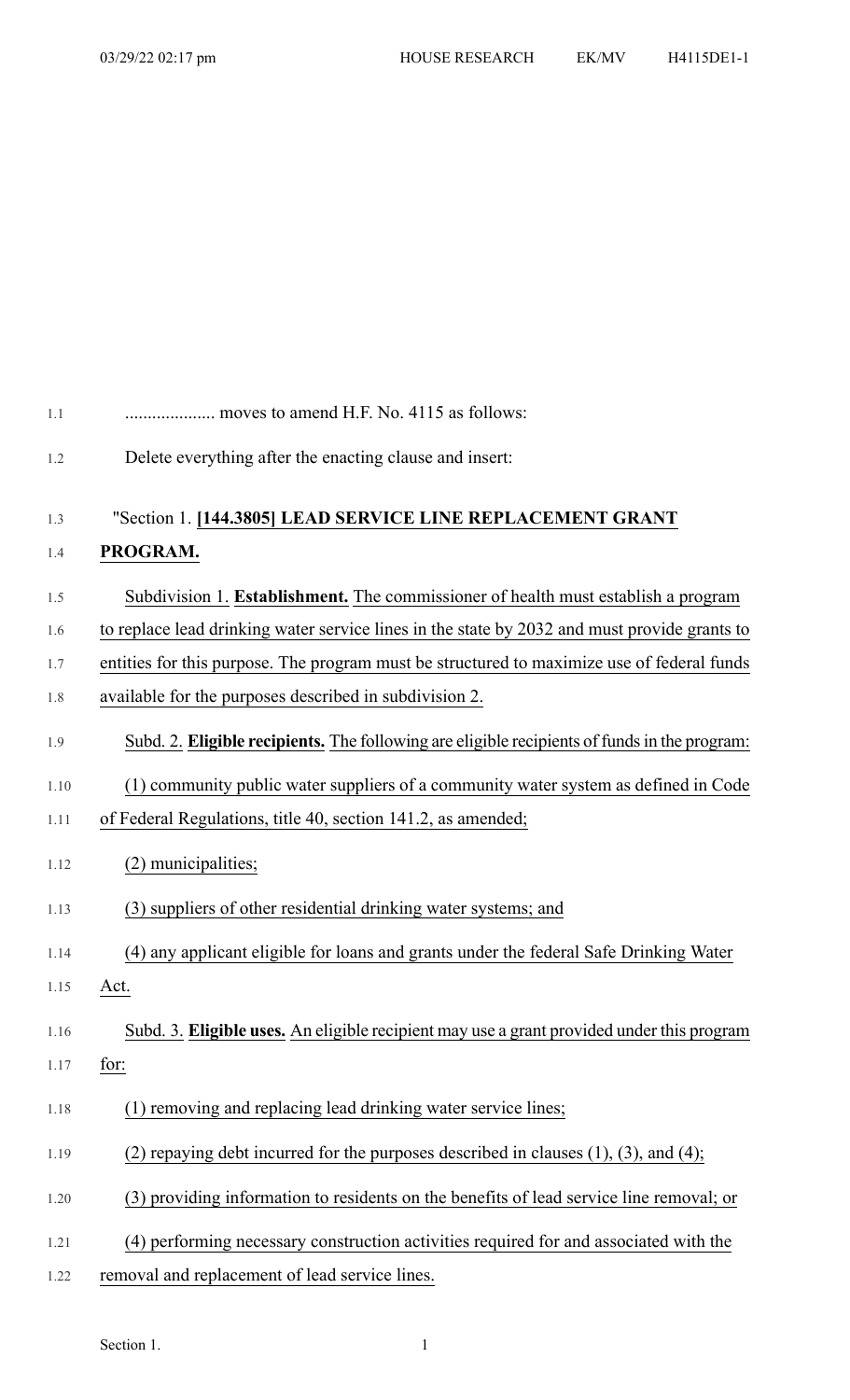| 2.1     | Subd. 4. Required removal or replacement of privately owned lead service lines. At              |
|---------|-------------------------------------------------------------------------------------------------|
| 2.2     | least 70 percent of the funds made available under the grant must be used for the purposes      |
| 2.3     | of removing privately owned portions of lead drinking water service lines, installing privately |
| 2.4     | owned portions of drinking water service lines, or repaying debt incurred to remove or          |
| $2.5\,$ | replace privately owned portions of lead drinking water service lines.                          |
| 2.6     | Subd. 5. Grant priorities. In prioritizing the expenditure of grant money received under        |
| 2.7     | this section, the commissioner must give priority to applications that utilize the funds as     |
| 2.8     | part of a plan to remove all lead service lines within a municipality or residential drinking   |
| 2.9     | water system. A plan should include:                                                            |
| 2.10    | (1) a description of how the recipient will maximize the number of property owners with         |
| 2.11    | privately owned portions of lead service lines that will participate in the removal and         |
| 2.12    | replacement, including lower-income residents and those from other disadvantaged                |
| 2.13    | communities;                                                                                    |
| 2.14    | (2) a description of how the recipient will coordinate the removal of the publicly owned        |
| 2.15    | and privately owned portions of the lead service lines to maximize efficient use of funds;      |
| 2.16    | (3) a description of how the recipient will use the funds as part of a comprehensive plan       |
| 2.17    | to remove all lead service lines within its jurisdiction; and                                   |
| 2.18    | (4) a description of how the recipient will ensure compliance with program requirements         |
| 2.19    | and other applicable legal requirements.                                                        |
| 2.20    | Subd. 6. Workforce plan. Applicants who serve 75,000 or more customers must submit              |
| 2.21    | a workforce plan as part of their application. The workforce plan must include a description    |
| 2.22    | of how the applicant will promote and expand the use of registered apprentices, along with      |
| 2.23    | populations under-represented in the construction industry, in the lead removal and             |
| 2.24    | replacement work.                                                                               |
| 2.25    | Subd. 7. Coordination with Public Facilities Authority. To the extent possible, the             |
| 2.26    | commissioner shall coordinate with the Public Facilities Authority in administering this        |
| 2.27    | program to maximize the effective use of federal funds for lead service line removal through    |
| 2.28    | the drinking water revolving fund and to simplify the application process.                      |
| 2.29    | Subd. 8. Prevailing wage. Laborers and mechanics performing work on a project funded            |
| 2.30    | by this grant program or loans repaid through this grant program, including removal and         |
| 2.31    | replacement of lead drinking water service lines and installation of replacement drinking       |
| 2.32    | water service lines, must be paid the prevailing wage rate for the work as defined in section   |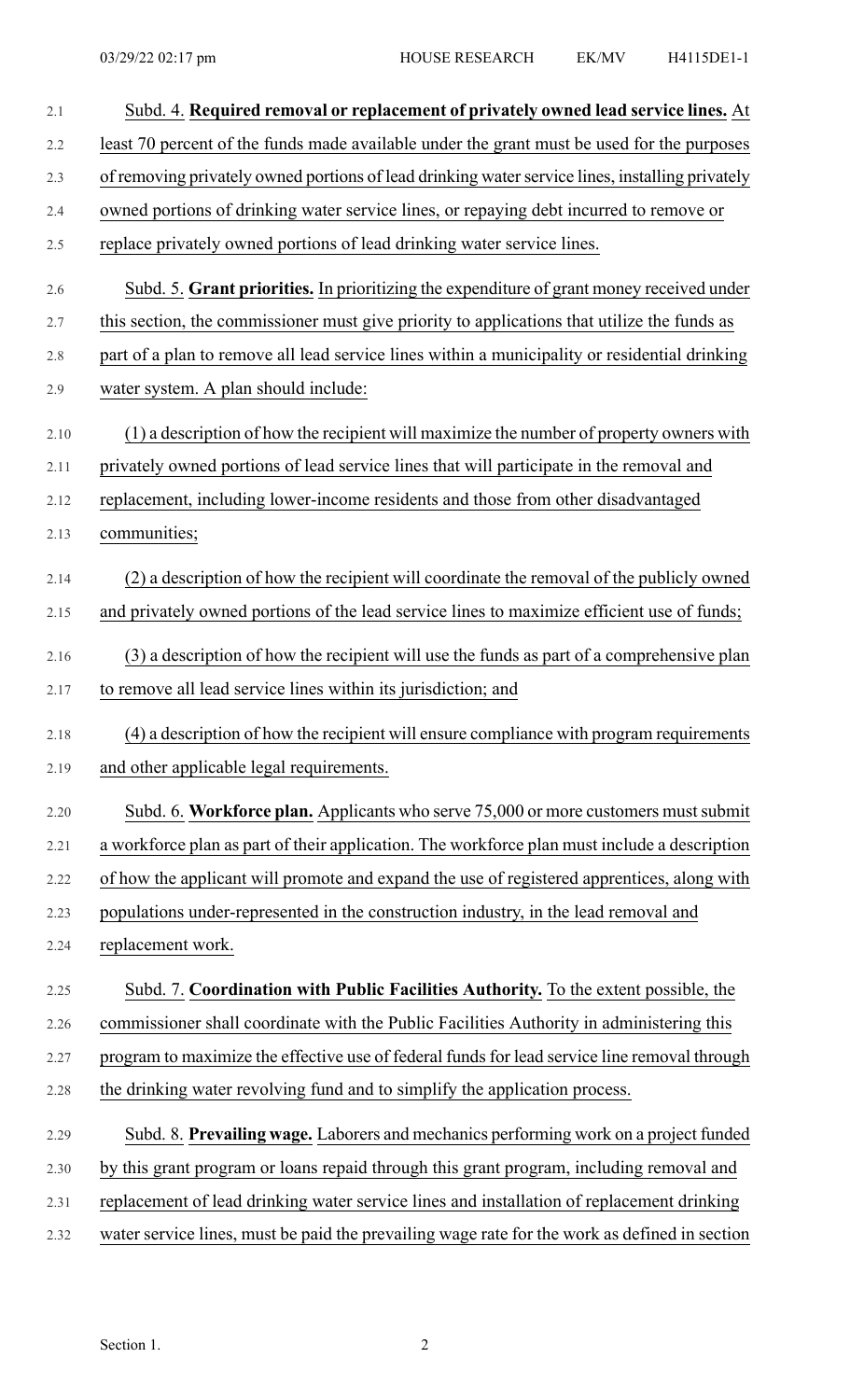| 3.1 | 177.42, subdivision 6. The project is subject to the requirements and enforcement provisions |  |
|-----|----------------------------------------------------------------------------------------------|--|
| 3.2 | of sections 177.30 and 177.41 to 177.45.                                                     |  |

#### 3.3 Subd. 9. **Appropriation bonds.** The commissioner of management and budget shall

# 3.4 issue \$30,000,000 in appropriation bonds every fiscal year through fiscal year 2032. The

- 3.5 proceeds from the bond sale shall be used to fund the grant program under this section.
- 3.6 Subd. 10. **Report.** By January 31, 2024, and by each January 31 thereafter through
- 3.7 January 31, 2033, the commissioner shall submit a report on this grant program to the chairs
- 3.8 and ranking minority members of the legislative committees with jurisdiction over capital
- 3.9 investment. The report must include, at a minimum, details about awards made, applications 3.10 submitted, and lead service lines removed.

#### 3.11 Sec. 2. **[144.3807] LEAD SERVICE LINE REMOVAL GOAL.**

- 3.12 It shall be the goal of the state of Minnesota to remove all lead service lines in public
- 3.13 water systems by 2032.

## 3.14 Sec. 3. **[144.3809] LEAD SERVICE LINE INVENTORIES; COMPLIANCE WITH** 3.15 **FEDERAL LEAD AND COPPER RULE.**

### 3.16 Subdivision 1. **Guidance; inventories.** (a) By August 1, 2022, the commissioner of

- 3.17 health shall develop guidance for community water systems with instructions on completing
- 3.18 lead service line inventories.
- 3.19 (b) A community water system subject to the revised federal Lead and Copper Rule in
- 3.20 Code of Federal Regulations, title 40, part 141, shall forward to the commissioner of health
- 3.21 by October 16, 2024, an inventory of the lead service lines within the service area of the
- 3.22 community water system. The commissioner, in coordination with the University of
- 3.23 Minnesota, shall make the results of the lead service line inventories submitted under this
- 3.24 subdivision available to the public.
- 3.25 Subd. 2. **Lead service line reduction plan.** A community watersystem with lead service 3.26 lines or lead status unknown service lines must create a lead service line reduction plan and 3.27 submit it to the commissioner by October 16, 2024.
- 3.28 Subd. 3. **Notice to commissioner of health; compliance with revised Lead and Copper**
- 3.29 **Rule.** A community water system with water tap samples that, upon testing, contain lead
- 3.30 in an amount that exceeds ten micrograms per liter must notify the commissioner and report
- 3.31 how the community water system will comply with the requirements of the revised Lead